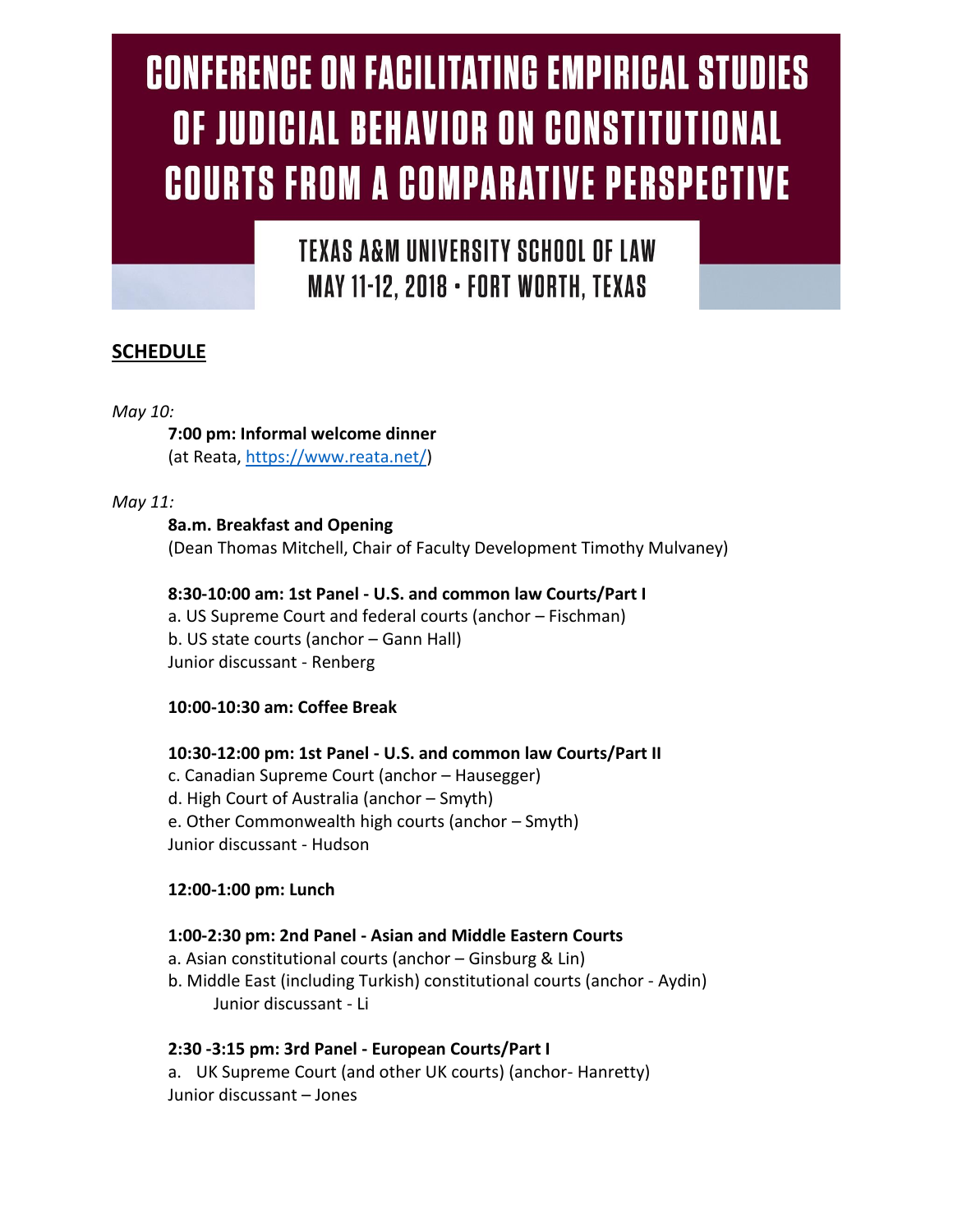#### **3:15-3:45 pm: Afternoon Break**

#### **3:45 -5:15 pm: 3rd Panel - European Courts/Part II**

b. ECJ and ECtHR (anchor – Carrubba)

c. European constitutional courts (anchor – Garoupa & Bagashka) Junior discussant – Lopes

#### **5:15-6:00 pm: 4th Panel - Developing World Courts/Part I**

a. Latin American constitutional courts (anchor – Tiede & Kapiszewski) Junior discussant - Achury

**6:45 pm: Dinner** (at Waters, [http://waterstexas.com/\)](http://waterstexas.com/)

#### *May 12:*

#### **8:00 am: Breakfast**

#### **8:30-10:00 am: 4th Panel – Developing World Courts/Part II**

a. African (including South Africa) constitutional courts (anchor - Lewis) b. Other Commonwealth courts (including India) (anchor – Parikh) Junior discussant - Kalu

#### **10:00-10:30 am: Coffee Break**

**10:30 am-12:30 pm: 5th Panel - Methodological challenges** (anchor – Zorn & Gill) Junior discussant - Higgins

#### **12:30-1:30 pm: Lunch**

**1:30-3:30 pm: 6th Panel -Theory building and new directions** (anchor – Kornhauser) Junior discussant - Todd

**Conference ends by 3:30 to facilitate return trips.**

**6:00 pm: Informal dinner** (at Wild Salsa, [https://www.wildsalsarestaurant.com/\)](https://www.wildsalsarestaurant.com/)

# **CONFIRMED PARTICIPANTS**

Domestic

- 1) Nuno Garoupa, [nunogaroupa@law.tamu.edu](mailto:nunogaroupa@law.tamu.edu)
- 2) Lydia Tiede[, lbtiede@central.uh.edu](mailto:lbtiede@central.uh.edu)
- 3) Rebecca Gill[, rebecca.gill@unlv.edu](mailto:rebecca.gill@unlv.edu)
- 4) Joshua Fischman, [jf3pe@virginia.edu](mailto:jf3pe@virginia.edu)